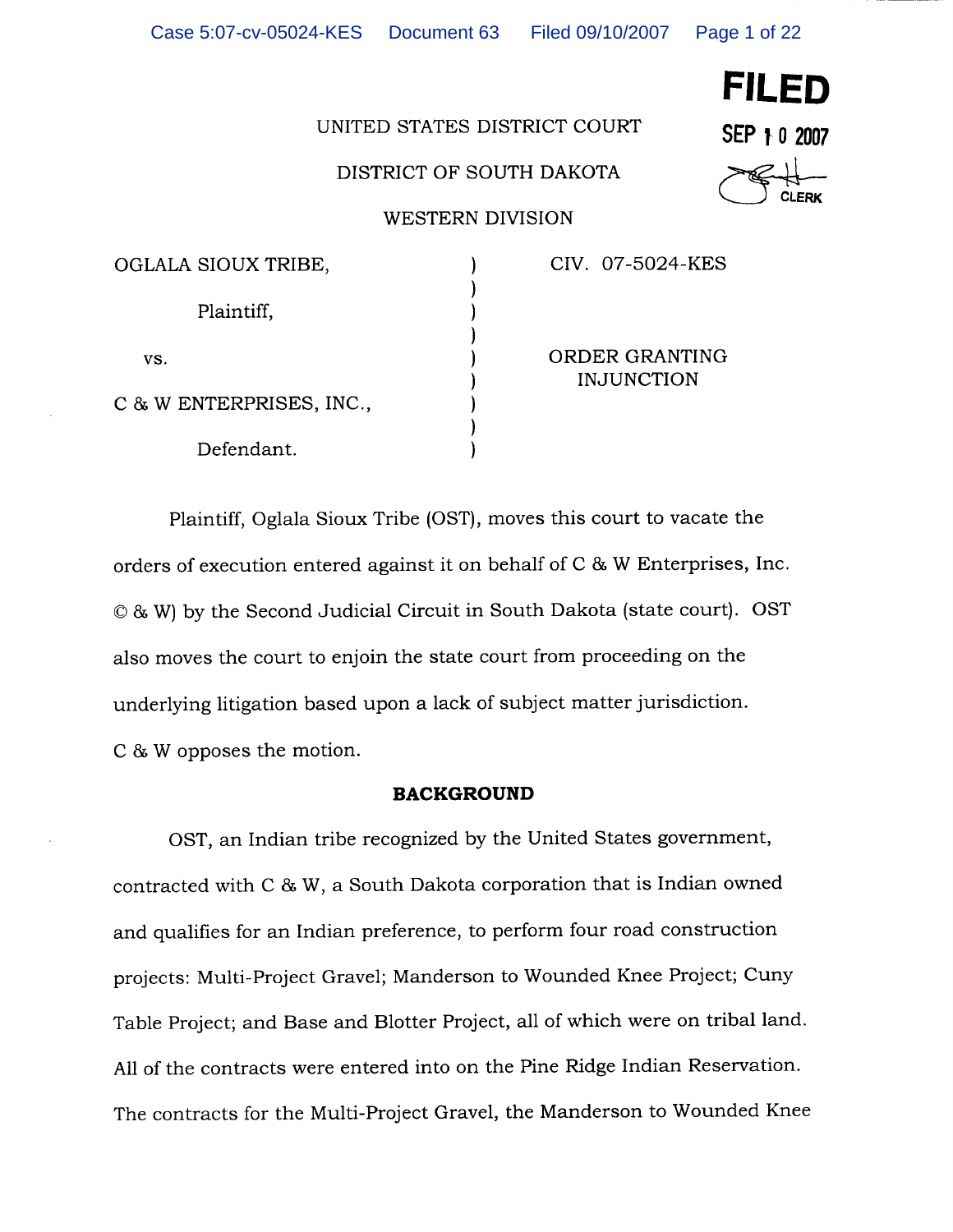Project, and the Cuny Table Project contain the following dispute resolution clauses:

Limited Waiver of Sovereign Immunity. As a condition precedent to the parties being bound by the terms and conditions of this Contract, the Oglala Sioux Tribe of the Pine Ridge reservation shall pass a resolution stating in material respects the following; (1) for the purpose of insuring the successful completion of the work and related matter, in order to provide the greatest social and economic benefits for the Oglala Sioux Tribe, the Oglala Sioux Tribe grants a limited waiver of its immunity for any and all disputes arising from this Contract, including the interpretation of the agreement and work completed or to be completed under the Contract; provided, however, that such waiver extends only to the Oglala Sioux Tribe and Transportation's specific obligations under the Contract; and further provided that such waiver shall be only to the extent necessary to permit enforcement by the Subcontractor. Nothing in the resolution is intended to waive nor shall it be construed to waive the sovereign immunity of the Oglala Sioux Tribe with respect to any disputes or matters outside the terms of this Contract, nor as to any claims or demands by any person or entity not a signatory to the Contract;

 $\sim$   $\sim$   $\sim$ 

**Claim Resolution.** The parties agree to bring any and all claims in the first instance to the Oglala Sioux Tribe Executive Committee for non-binding mediation, and thereafter to the South Dakota Federal District Court, and in the absence of Federal Court jurisdiction, the parties agree to arbitration in accordance with the Construction Industry Arbitration Rules of the American Arbitration Association in effect at the time of this Contract. In the event there exists no Federal Court jurisdiction and the parties proceed to arbitration, the award rendered by the arbitrator shall be final, and judgment may be entered upon it in accordance with the applicable law in any court having jurisdiction thereof. In the event either party does not timely comply in accordance with the Construction Industry Arbitration Rules of the American Arbitration Association, said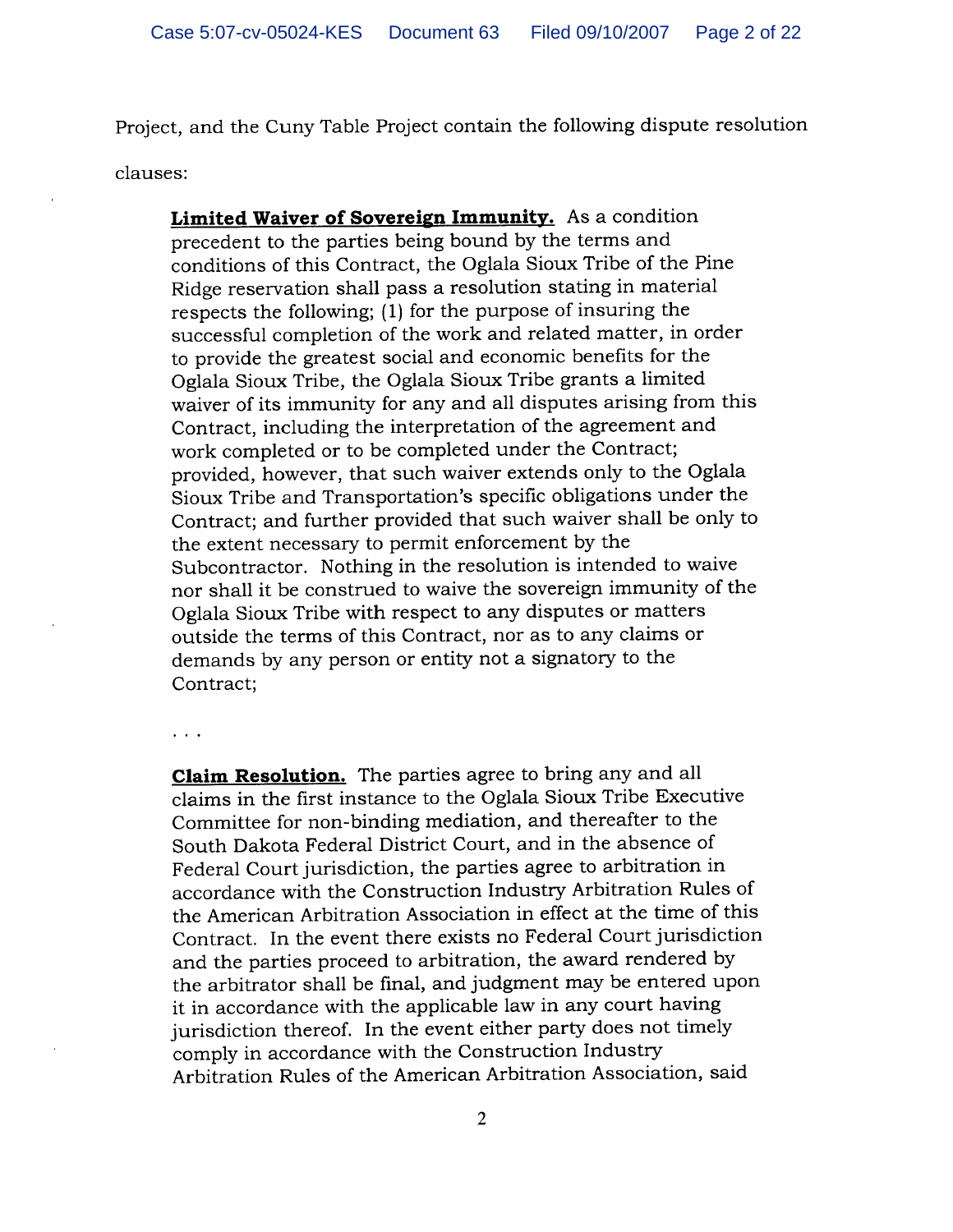party waives its right to arbitration and judgment may be entered in the amount in dispute in accordance with applicable law in any court having jurisdiction thereof.

Docket 48, Ex. F, G, H. The Base and Blotter Project contract does not contain a limited waiver of sovereign immunity provision and provides for dispute resolution before the Oglala Sioux Tribal Court. Docket 48, Ex. I. The parties dispute whether OST subsequently waived its sovereign immunity regarding the Base and Blotter Project contract.

After experiencing problems with timely payment under the contracts, C & W demanded arbitration of four causes of action: (1) breach of the Multi-Project Gravel contract; (2) breach of the Manderson to Wounded Knee Project contract; (3) breach of the Cuny Table Project contract; and (4) breach of the Base and Blotter Project contract.

OST moved in the arbitration proceedings to dismiss the action for breach of the Base and Blotter Project contract, arguing that the claim was barred by sovereign immunity. The arbitrator denied the motion to dismiss the action for breach of the Base and Blotter Project contract after finding that OST waived its sovereign immunity. OST subsequently moved this court for a temporary restraining order, prohibiting arbitration of the action for breach of the Base and Blotter Project contract. This court dismissed OST's motion for a temporary restraining order, finding that the court

 $\overline{3}$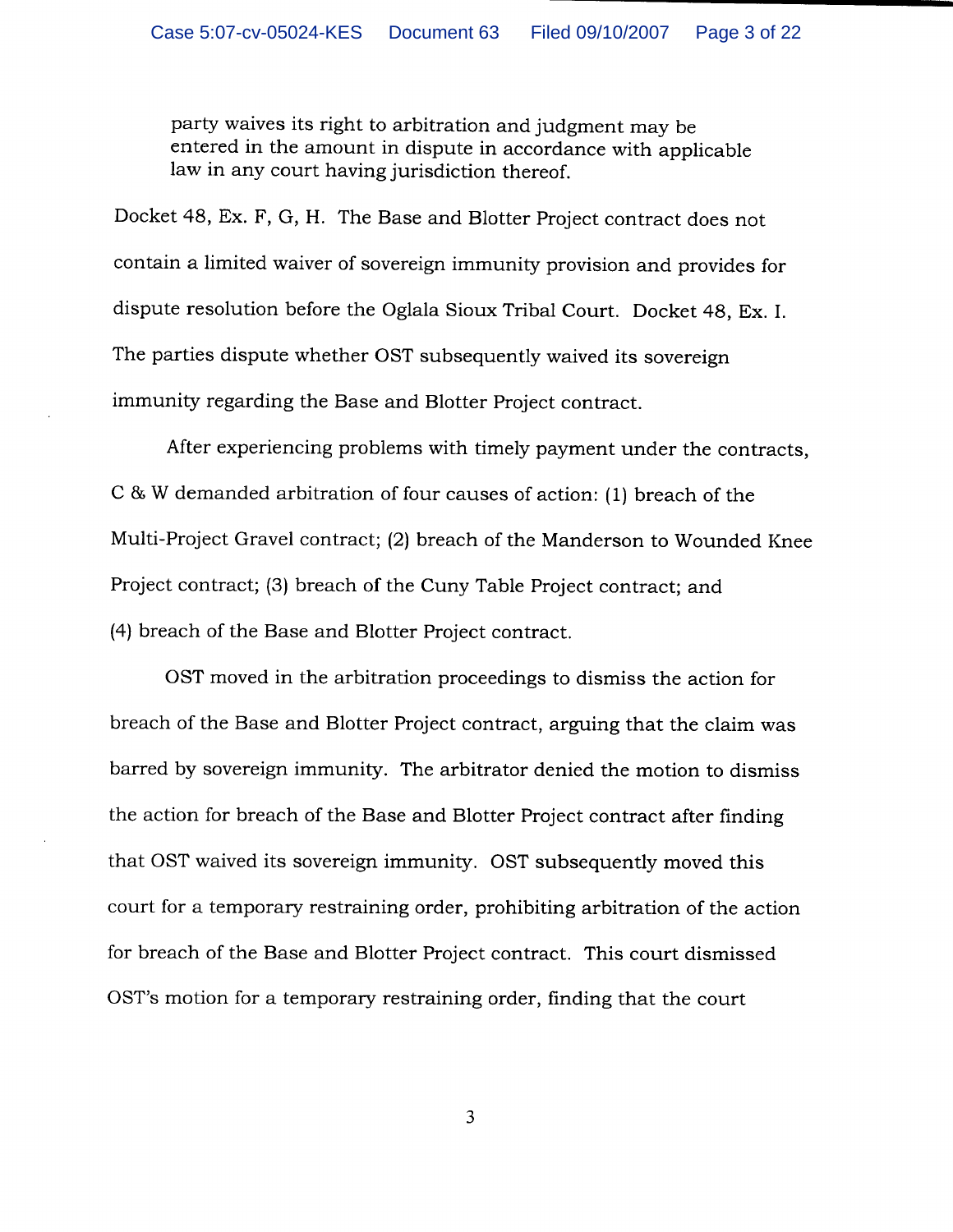lacked subject matter jurisdiction. Oglala Sioux Tribe v. C & W Enters., Inc., Civ. 06-5063 (Docket 19), aff'd, 487 F.3d 1129 (8th Cir. 2007).

The arbitration commenced on August 30, 2006, in Sioux Falls, South Dakota. The arbitrator found in favor of C & W on the four construction contracts. Docket 48, Ex. B. On January 29, 2007, C & W filed a petition to confirm the arbitration award and obtain an entry of judgment in state court. Docket 48, Ex. C. On March 16, 2007, OST filed an action in this court seeking a declaratory judgment that the state court lacked jurisdiction, and in the alternative seeking a permanent injunction prohibiting C & W from pursuing the claim in state court. Docket 1. C & W moved to dismiss the action, arguing that this court lacked jurisdiction. Docket 10. The court denied the motion to dismiss, finding that it had federal question jurisdiction and that the court had the power to determine whether the state court had jurisdiction to enter judgment on the arbitration award. Docket 43.

On May 29, 2007, while the motion to dismiss was pending, a hearing was held in state court on C & W's motion to confirm the arbitration award. Docket 41, Ex. B. OST did not participate in the state court hearing and did not appear specially to contest jurisdiction. A default judgment was entered in favor of C & W in the amount of the arbitration award. On June 29, 2007, C & W petitioned for and obtained two executions of the judgment.

 $\overline{\mathbf{4}}$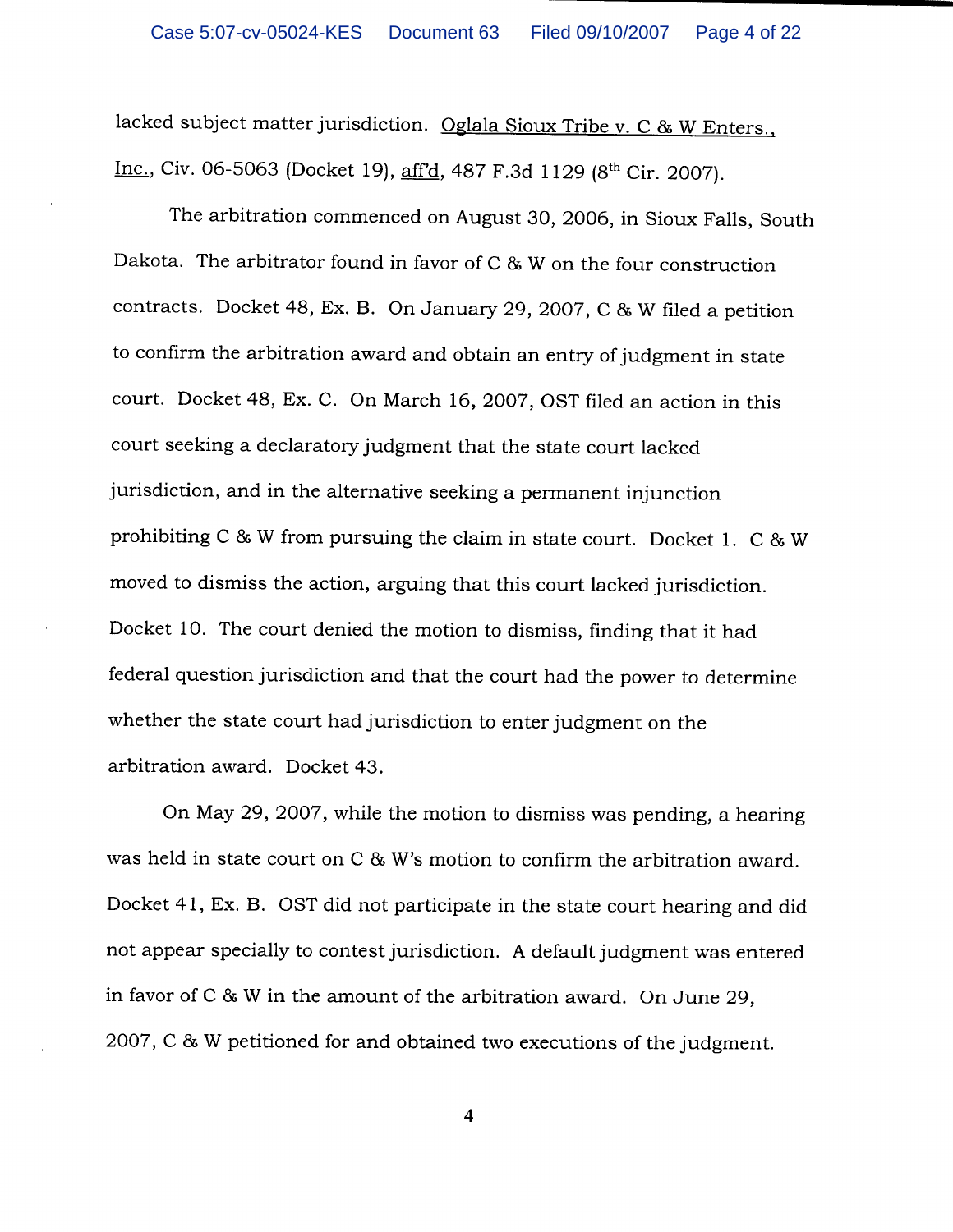Docket 41, Ex. D. One execution was against funds that the South Dakota Department of Revenue is holding for OST. The second execution was for funds in a back account. Both executions were returned unsatisfied, but the parties have represented to the court that the South Dakota Department of Revenue is holding the funds pending the resolution of this case. OST amended its complaint on August 18, 2007, to include allegations regarding the orders of execution issued by the state court. Docket 48.

In addition to litigation both in this court and in state court, OST also filed a motion to vacate the arbitration award in the Oglala Sioux Tribal Court on April 30, 2007. The Tribal Court vacated the arbitration award and C & W has represented to the court that it will appeal the Tribal Court decision to the Supreme Court of the Oglala Sioux Nation.

Subsequent to the issuance of the orders of execution by the state court, OST filed a motion in this court to vacate the executions and enjoin the state court from conducting further proceedings. Docket 45. OST argues that the state court lacks subject matter jurisdiction to adjudicate the case. A hearing was held on the motion before this court on September 7, 2007.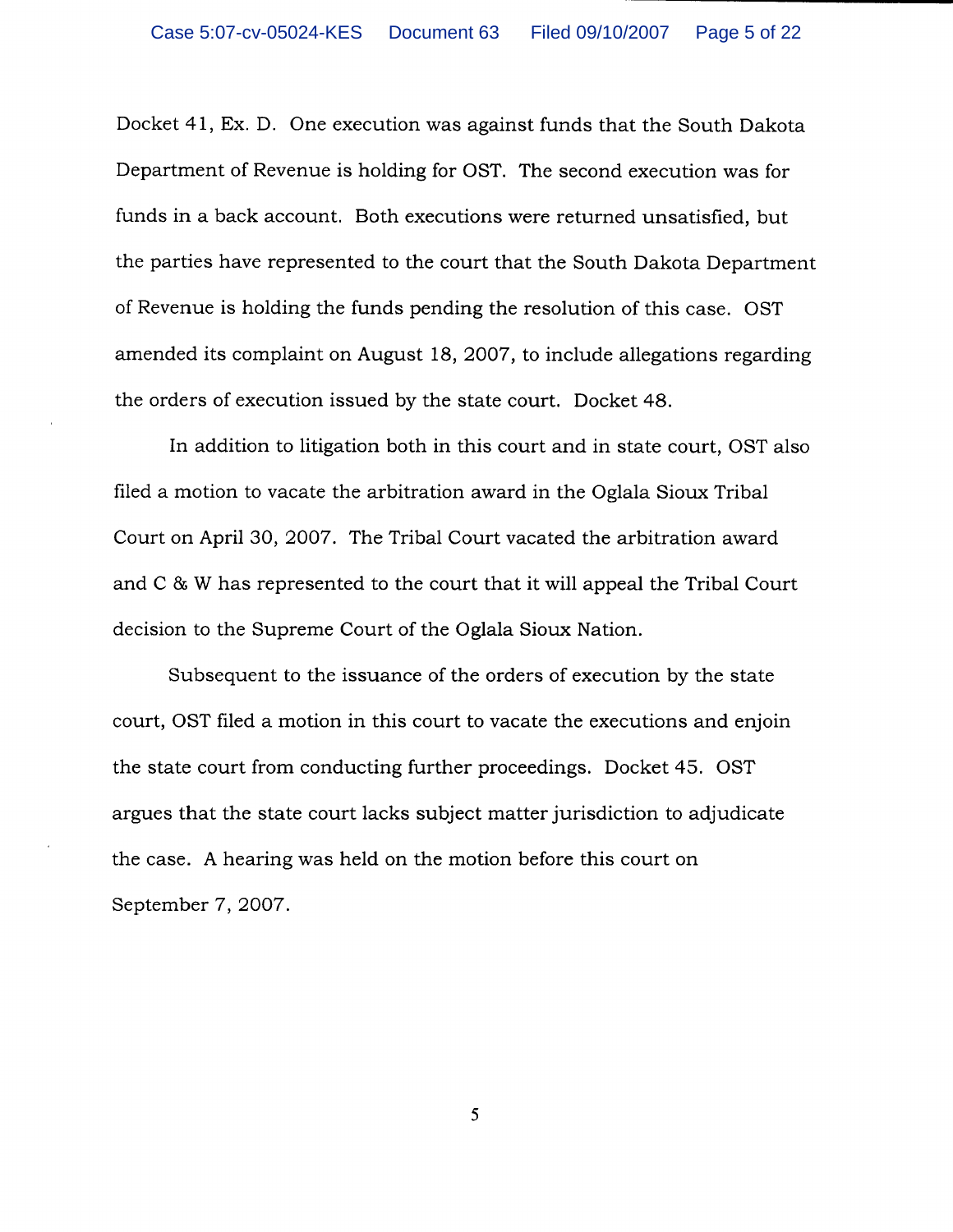# **DISCUSSION**

## I. **Power of the Court**

"[F] ederal courts have a strict duty to exercise the jurisdiction that is conferred upon them by Congress." Quackenbush v. Allstate Ins. Co., 517 U.S. 706, 716, 116 S. Ct. 1712, 135 L. Ed. 2d 1 (1996). This court has found that it has jurisdiction under 28 U.S.C. § 1331 to determine whether the state court is vested with the power to adjudicate the contractual disputes at issue in this case. Docket 43.

OST moves this court to enjoin the proceedings of a state court. The court notes that the Anti-Injunction Act, 28 U.S.C. § 2283, does not prevent the court from acting in this instance. The Anti-Injunction Act provides:

A court of the United States may not grant an injunction to stay proceedings in a State court except as expressly authorized by Act of Congress, or where necessary in aid of its jurisdiction, or to protect or effectuate its judgments.

# 28 U.S.C. § 2283.

The second clause of the Act, allowing a court of the United States to stay proceedings "where necessary in aid of its jurisdiction" is applicable in this case. "This exception has been expressly held to permit Indian tribes to bring federal court suits to enjoin state court proceedings where the threshold issue is whether the state court has jurisdiction over the subject matter of the dispute." Bowen v. Doyle, 880 F. Supp. 99, 130 (W.D.N.Y) 1995) (collecting cases). Without the ability to enjoin the state court from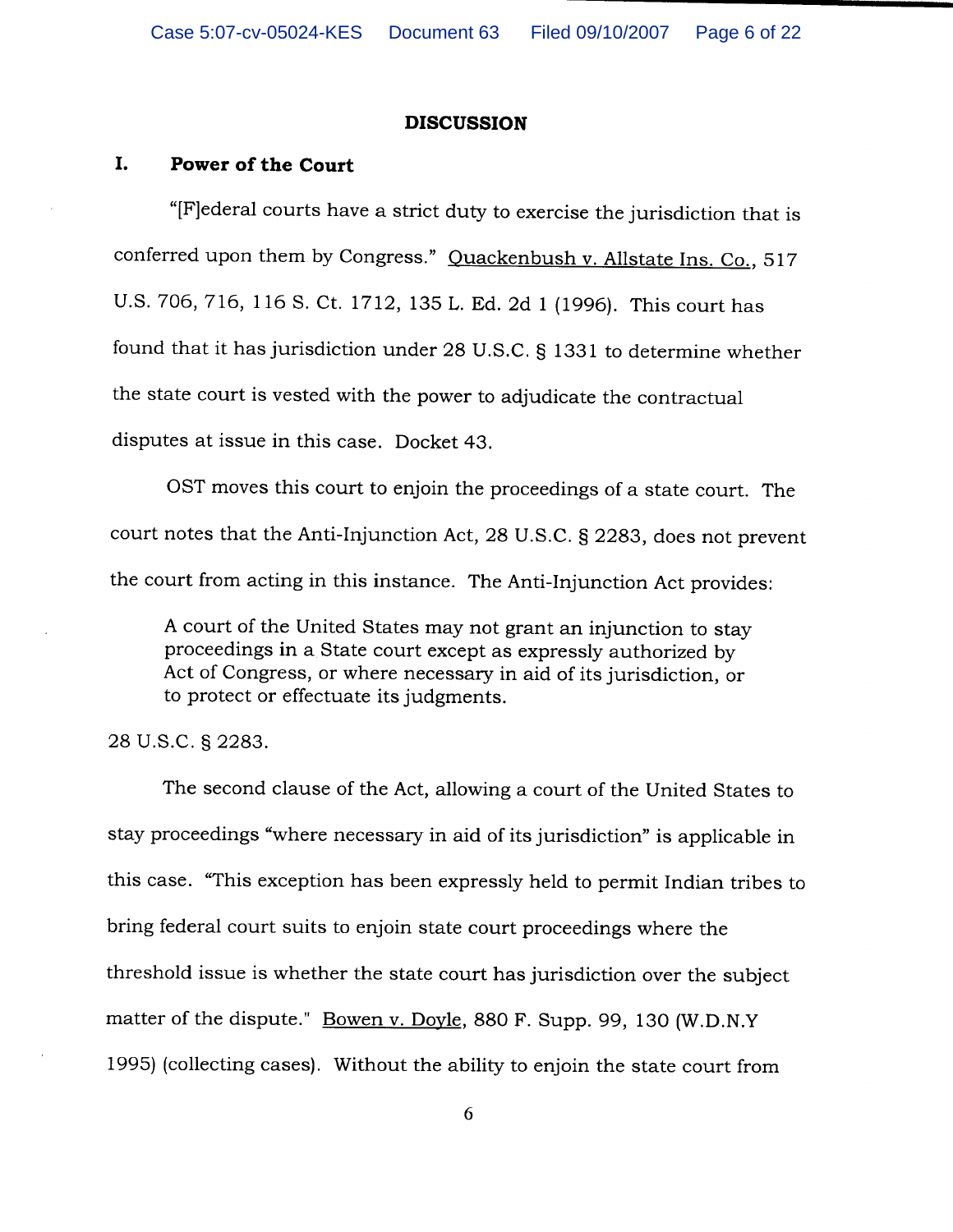acting, this court would be unable to exercise its jurisdiction to "preserve" the integrity of tribal claims." See White Mountain Apache Tribe v. Smith Plumbing Co., 856 F.2d 1301, 1304 (9th Cir. 1988).

Similarly, the Rooker-Feldman doctrine does not prohibit this court from exercising jurisdiction. "The Rooker-Feldman doctrine prohibits lower federal courts from exercising appellate review of state court judgments." Skit Intern., Ltd. v. DAC Techs. of Arkansas, Inc., 487 F.3d 1154, 1157 (8<sup>th</sup>) Cir. 2007). The Rooker-Feldman doctrine, however, only applies to "cases" brought by state-court losers complaining of injuries caused by state-court judgments rendered before the district court proceedings commenced and inviting district court review and rejection of those judgments." Exxon Mobil Corp. v. Saudi Basic Indus., 544 U.S. 280, 284, 125 S. Ct. 1517, 161 L. Ed. 2d 254 (2005) (emphasis added). This action seeking to enjoin the state court was filed on March 16, 2007, prior to the entry of judgment on May 29, 2007 by the state court. Because this action was filed before the state court entered judgment, the Rooker-Feldman doctrine does not bar this court from enjoining state court action.

The court also notes that  $C & W$  does not challenge the authority of this court to enjoin the state court from adjudicating the underlying action. Accordingly, the court finds that it has the power to enjoin the state court from acting if necessary to protect the rights of OST to govern itself.

 $\overline{7}$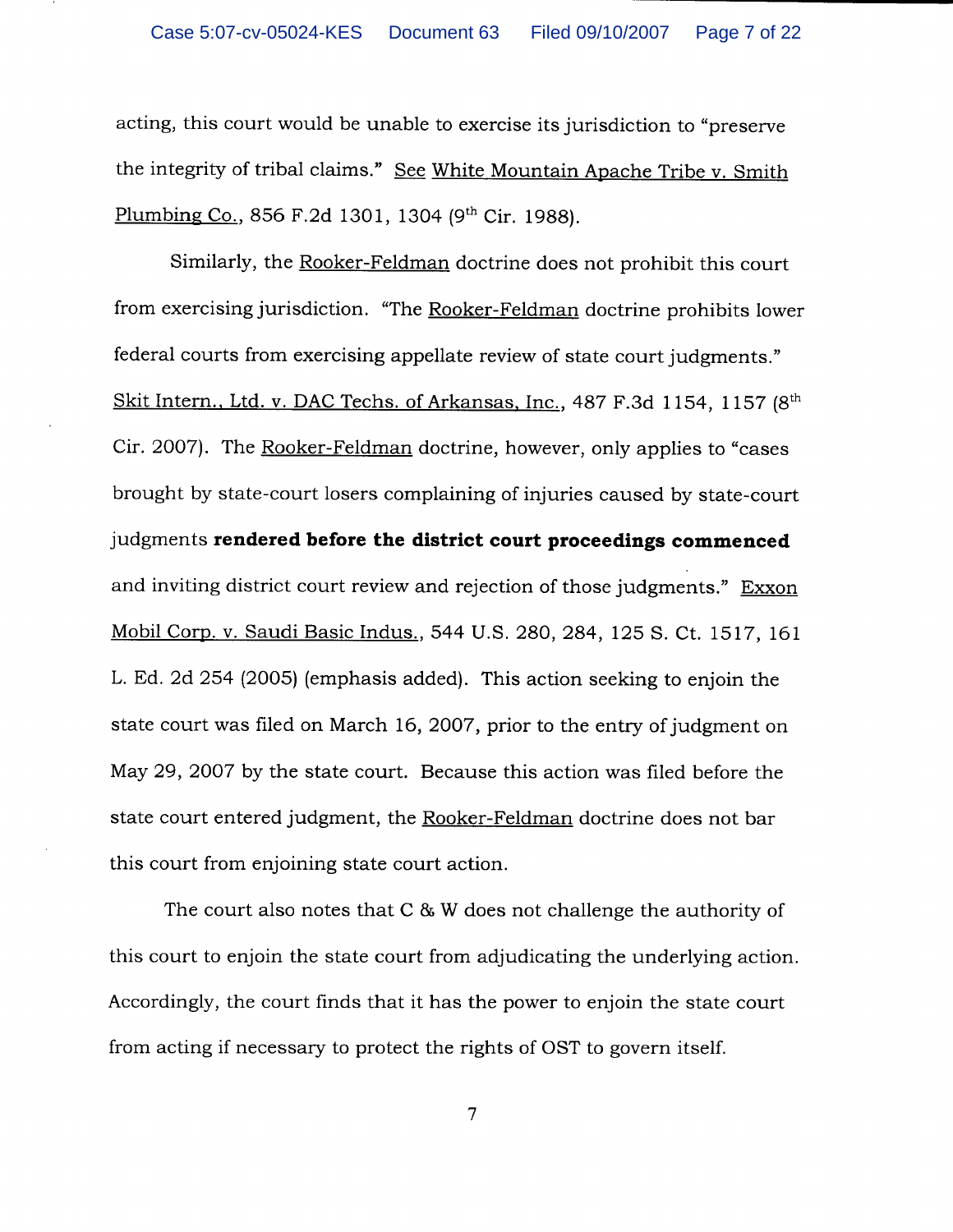## II. **Preliminary and Permanent Injunction**

This court has interpreted OST's motion to "Stay State Court" Proceedings" as a motion for a preliminary and permanent injunction, and pursuant to D.S.D. LR 65.1 has consolidated those motions for purposes of trial.<sup>1</sup> "The standard for determining whether a permanent injunction should issue is essentially the same as the familiar standard for a preliminary injunction." Randolph v. Rodgers, 170 F.3d 850, 857 (8<sup>th</sup> Cir. 1999). Under Dataphase Sys., Inc. v. C L Sys., Inc., 640 F.2d 109, 113 (8th Cir. 1981) (en banc), when ruling on a motion for a temporary restraining order or a preliminary injunction, the court must consider (1) the threat of irreparable harm to the moving party; (2) balancing this harm with any injury an injunction would inflict on other parties; (3) the likelihood of success on the merits; and (4) the public interest. The only difference in the context of a permanent injunction is that "the movant must show actual success on the merits." Randolph, 170 F.3d at 857 (quoting Amoco Prod. Co. v. Village of Gambell, 480 U.S. 531, 546 n.12, 107 S. Ct. 1396, 94 L. Ed. 2d 542 (1987)).

<sup>&</sup>lt;sup>1</sup>During oral argument, C & W argued that a question of fact exists as to whether OST waived its sovereign immunity as to the Base and Blotter Project contract, and that more discovery was needed on that issue before this court could determine whether OST was entitled to a permanent injunction. For purposes of this motion the court will assume, without deciding, that OST waived its sovereign immunity on the Base and Blotter Project contract, and as a result, the court can reach the ultimate issue without the need for further discovery.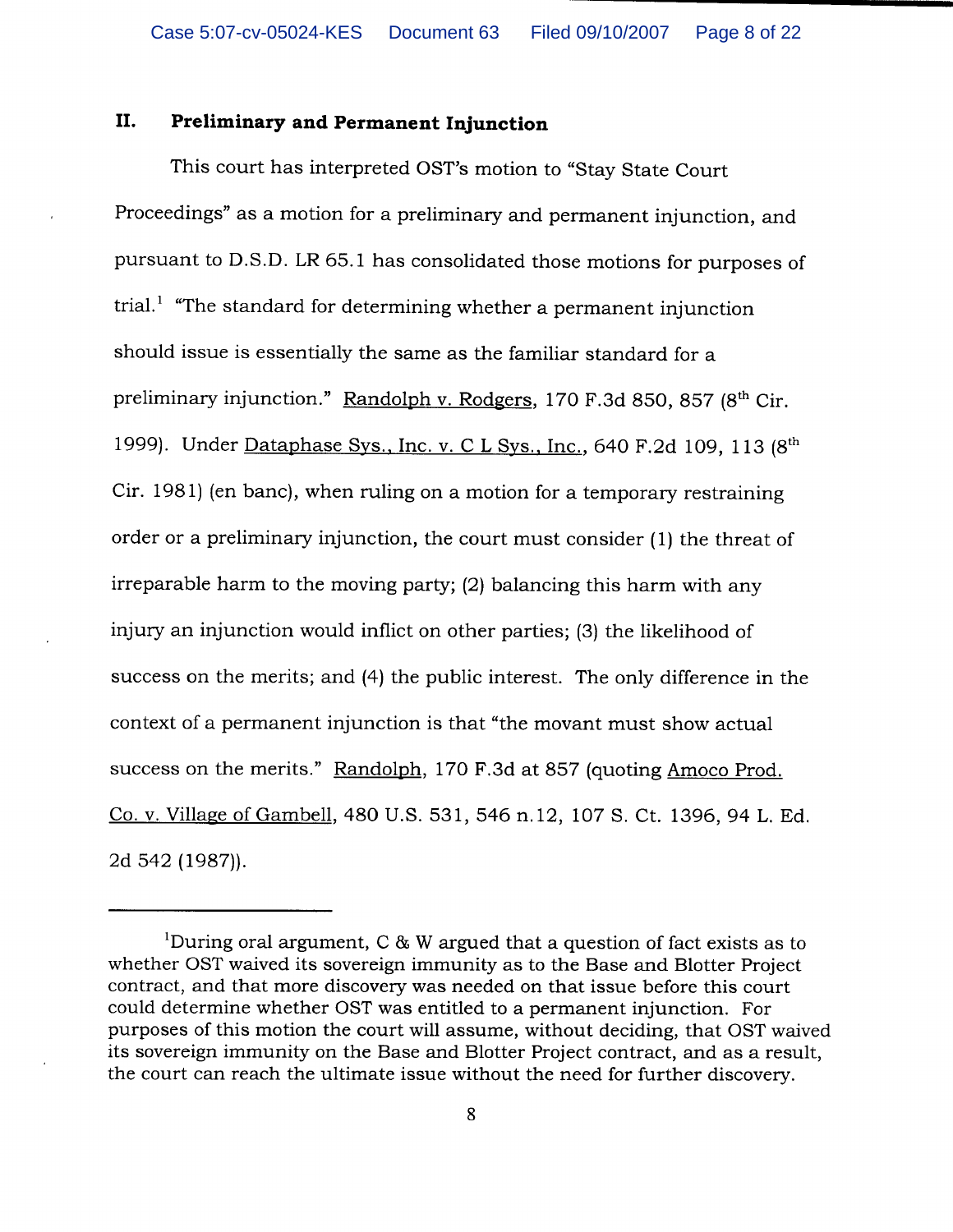### A. **Actual Success on the Merits**

OST argues that the state court does not have subject matter jurisdiction to adjudicate this case, and therefore state court action is improper. C & W argues that because OST waived its sovereign immunity with respect to the contracts at issue, OST has consented to state court jurisdiction.

The right of tribes to govern themselves has long been recognized. See, e.g., Worcester v. State of Georgia, 31 U.S. 515, 8 L. Ed. 483 (1832). In Williams v. Lee, 358 U.S. 217, 79 S. Ct. 269, 3 L. Ed. 2d 251 (1959), the Supreme Court found that the state courts of Arizona were without power to adjudicate a civil action brought by a non-Indian against an Indian in an action to collect upon a debt that was incurred on a reservation. "Essentially, absent governing Acts of Congress, the question has always been whether the state action infringed on the right of reservation Indians to make their own laws and be ruled by them." Id. at 271.

Nonetheless, Indian tribal sovereignty, especially with regard to power over nonmembers, is limited.<sup>2</sup> See United States v. Wheeler, 435 U.S. 313,

<sup>&</sup>lt;sup>2</sup>While C & W is a South Dakota corporation, it also qualifies for an Indian preference. At the hearing on this matter, counsel for OST asserted that the tribal affiliation of C & W's stockholder bolstered the argument that the state court lacked jurisdiction over this matter. "Corporations that are licensed under state law [, however,] usually are considered non-Indian for jurisdictional purposes even if they are Indian owned." Steven L. Pevar, The Rights of Indians and Tribes 179 (3d ed. 2002); Airvator, Inc. v. Turtle Mountain Mfg. Co., 329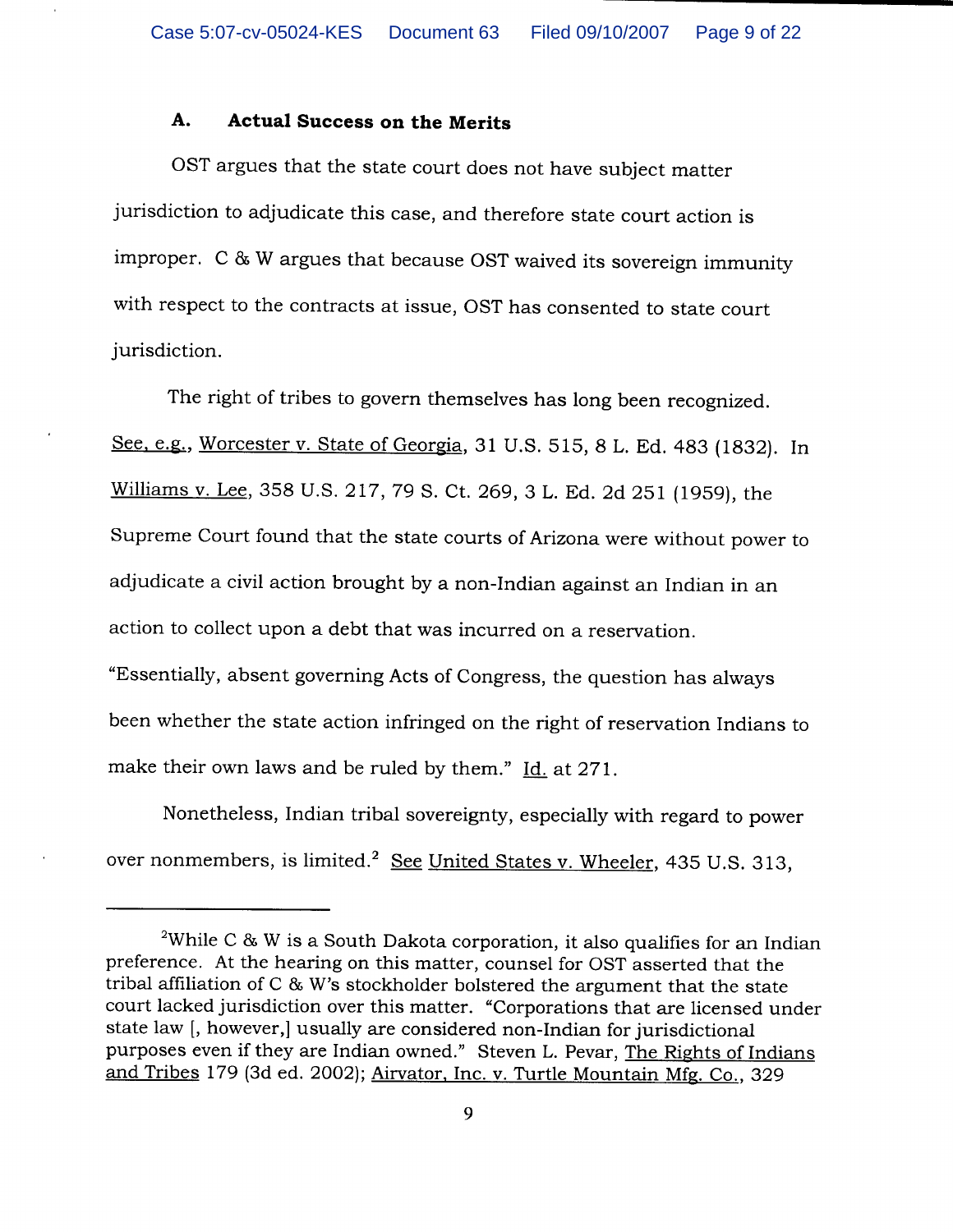98 S. Ct. 1079, 55 L. Ed. 2d 303 (1978). The Supreme Court has set forth

two situations in which Indian tribes can exercise jurisdiction over

nonmembers:

To be sure, Indian tribes retain inherent sovereign power to exercise some forms of civil jurisdiction over non-Indians on their reservations, even on non-Indian fee lands. A tribe may regulate, through taxation, licensing, or other means, the activities of nonmembers who enter consensual relationships with the tribe or its members, through commercial dealing. contracts, leases, or other arrangements. A tribe may also retain inherent power to exercise civil authority over the conduct of non-Indians on fee lands within its reservation when that conduct threatens or has some direct effect on the political integrity, the economic security, or the health or welfare of the tribe.

Montana v. United States, 450 U.S. 544, 565-66, 101 S. Ct. 1245, 67 L. Ed.

493 (1981).

In an en banc decision, the Eighth Circuit held that Montana should

be read in the context of other tribal jurisdiction cases to:

E stablish one comprehensive and integrated rule: a valid tribal interest must be at issue before a tribal court may exercise civil jurisdiction over a non-Indian or nonmember, but once the tribal interest is established, a presumption arises that tribal courts have jurisdiction over the non-Indian or nonmember unless that jurisdiction is affirmatively limited by federal law.

A-1 Contractors v. Strate, 76 F.3d 930, 939 (8th Cir. 1996).

N.W.2d 596 (N.D. 1983). For the purposes of this order, the court will assume, without deciding, that C & W should be treated as a non-Indian entity.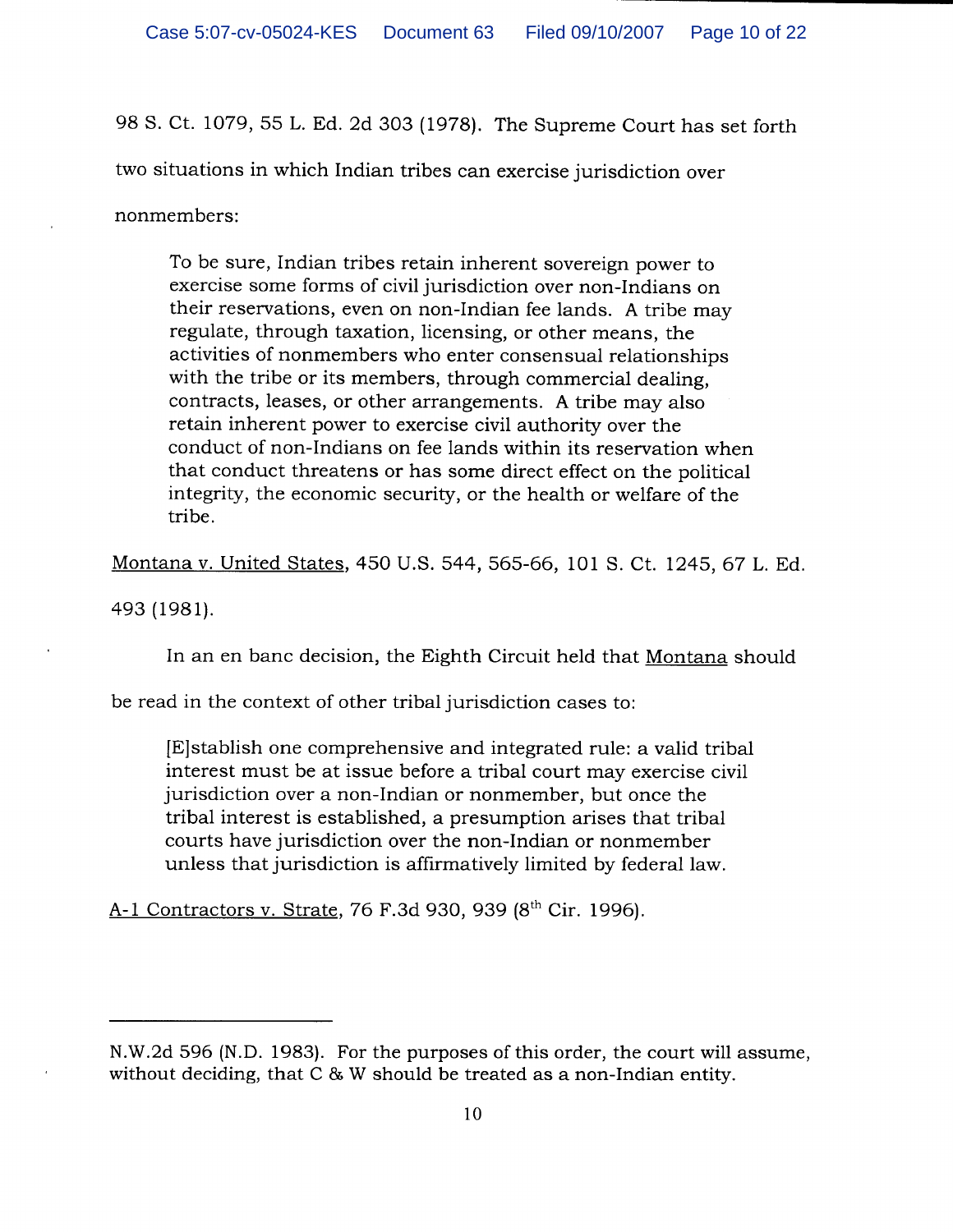In determining which court or courts have jurisdiction in this case, South Dakota's status as a non-Public Law 280 state is also significant. P.L. 280, initially enacted in 1953 and amended in 1968, allows certain states to assume civil jurisdiction over matters occurring on tribal land within a state. See F. Cohen, Handbook on Federal Indian Law 544-546 (2005). South Dakota has not properly adopted P.L. 280, and therefore does not have general civil jurisdiction over activities that occur on tribal land. Rosebud Sioux Tribe v. State of South Dakota, 900 F.2d 1164 (8th Cir. 1990).

In this case, C & W concedes that OST has jurisdiction over C & W. Docket 51 at 10. Further, upon the facts of this case, it is evident that the Oglala Sioux Tribe has a valid tribal interest in this matter. The contracts at issue in this dispute were entered into on the Pine Ridge Indian Reservation, all construction work under the contracts took place on the Pine Ridge Indian Reservation, all the funds for the road work were federal monies allocated by the Bureau of Indian Affairs, one of the parties to the contract was a federally recognized Indian tribe, and the roads subject to construction under the four contracts were Bureau of Indian Affairs' roads that are part of the federal roadway system. Nonetheless, the court stops short of explicitly finding that the Tribal Court has jurisdiction over this matter, as "that examination should be conducted in the first instance in the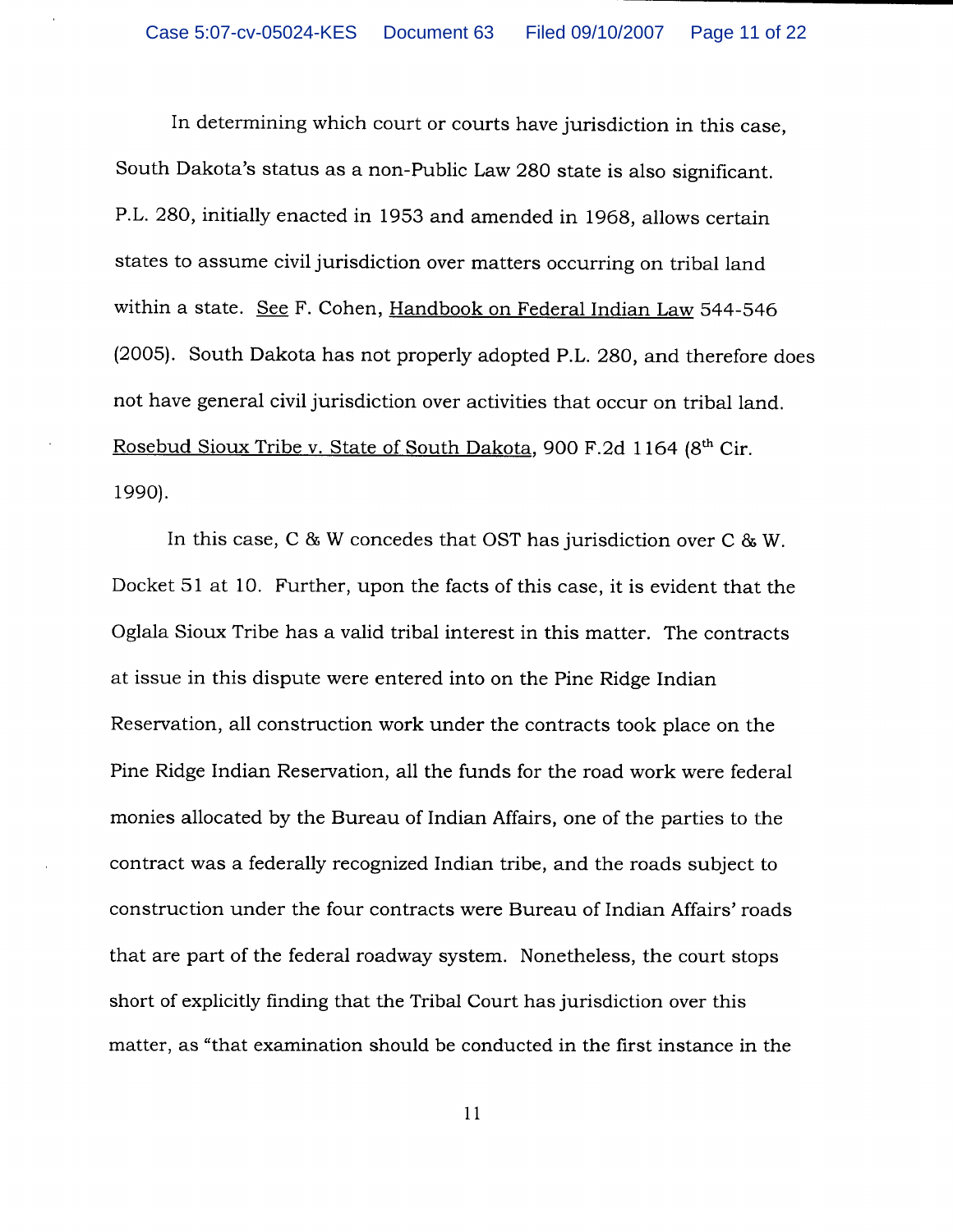Tribal Court itself." Nat'l Farmers Union Ins. Cos. v. Crow Tribe of Indians, 471 U.S. 845, 857, 105 S. Ct. 2447, 85 L. Ed. 2d 818 (1985).

C & W argues that the state court has concurrent jurisdiction based upon dispute resolution clauses contained within the contracts. $3 \text{ } C \text{ } \& \text{ } W$ asserts that under the terms of the contract, OST waived sovereign immunity when it agreed to submit contractual disputes to arbitration. C & W further asserts that "[t]his clear and explicit waiver, when paired with the clauses regarding arbitration and enforcement of the arbitration award in court, indicate the clear intent of the Tribe to submit to state court jurisdiction." Docket 51 at 11. Finally, during the hearing on this motion, C & W asserted that the terms of the Construction Industry Arbitration Rules and Mediation Procedures (Arbitration Rules), incorporated by reference in three of the contracts, confer jurisdiction on the state court.

In order to relinquish tribal immunity, "a tribe's waiver must be 'clear.'" C & L Enters., Inc. v. Citizen Band Potawatomi Indian Tribe of Oklahoma, 532 U.S. 411, 121 S. Ct. 1589, 149 L. Ed. 2d 623 (2001). The

<sup>&</sup>lt;sup>3</sup> The dispute resolution clauses discussed are found only in the Multi-Project Gravel contract, the Manderson to Wounded Knee Project contract, and the Cuny Table Project Contract. It is C & W's position that OST waived sovereign immunity with respect to the Base & Blotter Project contract and therefore the state court also has jurisdiction over that contract. For purposes of this motion the court will assume, without deciding, that OST waived sovereign immunity on the Base & Blotter Project contract and will treat it in the same manner as the other three contracts.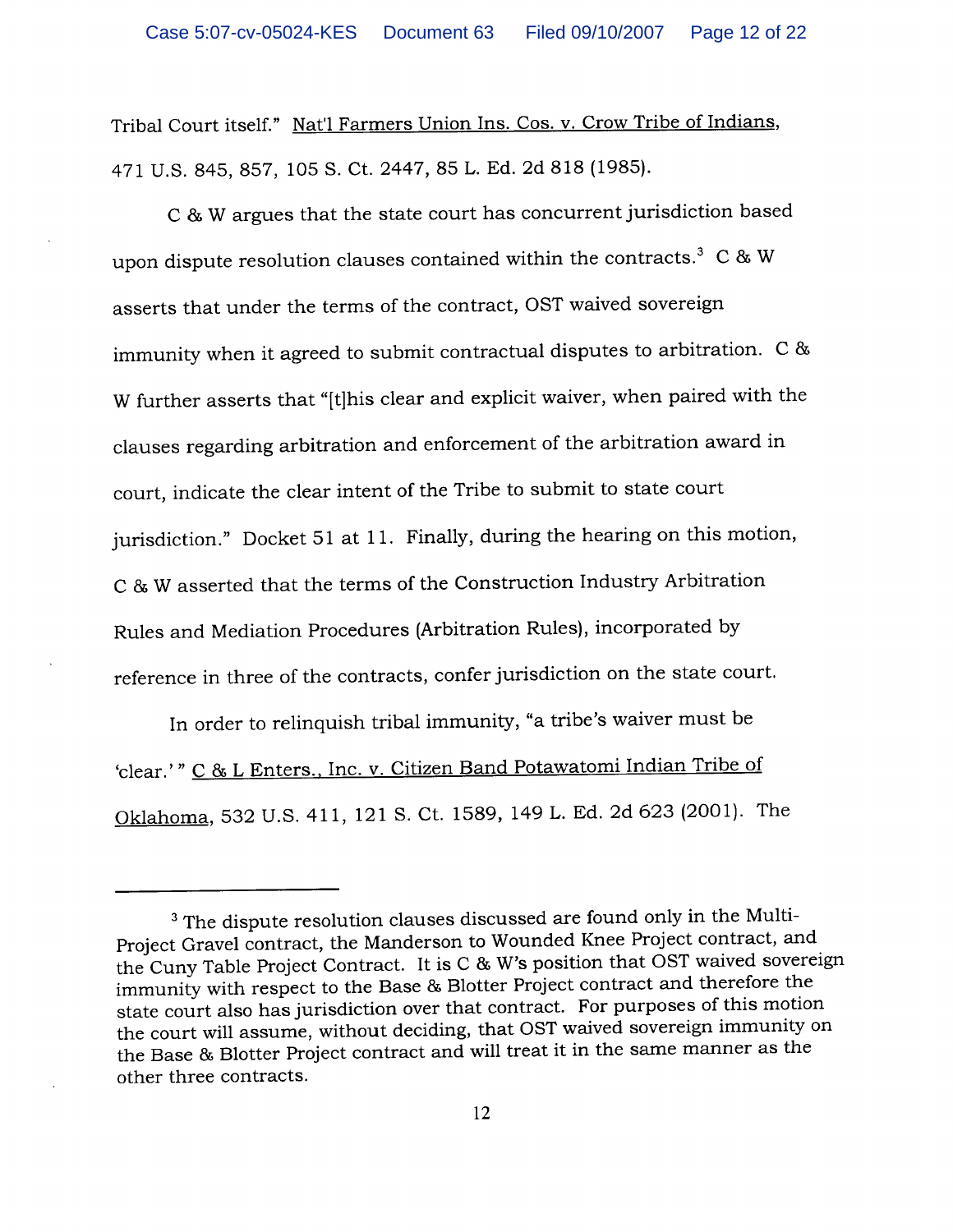Eighth Circuit has held that "[b]y designating arbitration in accordance with specified arbitration rules as the forum for dispute resolution, the parties clearly intended a waiver of sovereign immunity with respect to resolving disputes under the contract." Rosebud Sioux Tribe v. Val-U Constr. Co. of South Dakota, Inc., 50 F.3d 560, 562  $(8<sup>th</sup>$  Cir. 1995). The dispute resolution clauses explicitly contemplate a limited waiver of OST's sovereign immunity for purposes of the contracts at issue, and the court agrees with  $C \& W$ 's contention that OST waived its sovereign immunity with regard to the three contract clause claims.

But despite this waiver of sovereign immunity, the dispute resolution clauses do not confer jurisdiction on the state court. The dispute resolution clause states that the decision of the arbitrator is final, "and judgment may be entered in accordance with the applicable law in any court having **jurisdiction thereof.**" Docket 48, Ex. F, G, H (Emphasis added). Standing alone, this clause does not confer jurisdiction upon the state court.

C & W relies heavily upon  $C$  & L Enterprises for its assertion that the state court has concurrent jurisdiction. In C & L Enterprises, a construction company sued an Indian tribe to enforce an arbitration award. 532 U.S. at 414. The company had entered a construction contract to do work on a tribally owned building, which was not located on tribal land. Id. at 414-15. The contract between the tribe and the construction company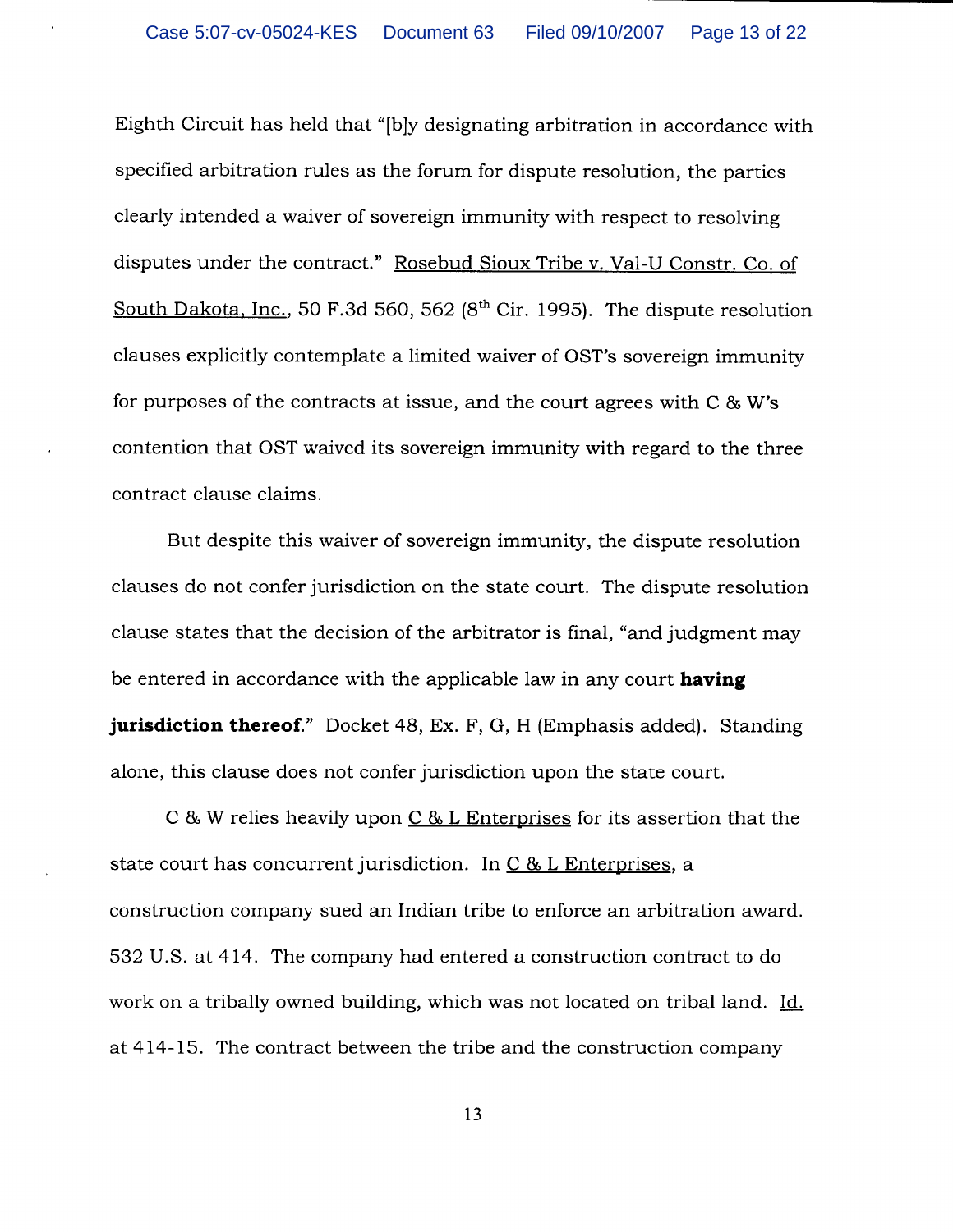contained language nearly identical to that found in the instant case, stating that "the award rendered by the arbitrator or arbitrators shall be final, and judgment may be entered upon it in accordance with applicable law in any court having jurisdiction thereof." Id. at 415.

Unlike the instant case, however, the contract at issue in  $C \& L$ Enterprises also contained a choice-of-law clause which stated that the "contract shall be governed by the law of the place where the Project is located." Id. at 415. Because the project at issue occurred off the reservation and in Oklahoma, Oklahoma law applied. Furthermore, Oklahoma had adopted the Uniform Arbitration Act, which states that the "making of an agreement . . . providing for arbitration in this state confers jurisdiction on the court to enforce the agreement under his act and to enter judgment on an award thereunder." Based on these facts, the Supreme Court held:

The contract's choice-of-law clause makes it plain enough that a "court having jurisdiction" to enforce the award in question is the Oklahoma state court in which C & L filed suit. By selecting Oklahoma law ("the law of the place where the project is located") to govern the contract, the parties have effectively consented to confirmation of the award "in accordance with" the Oklahoma Uniform Arbitration Act.

Id. See also Smith v. Hopland Band of Pomo Indians, 95 Cal. App. 4<sup>th</sup> 1, 6-7 (Cal. App. 1. Dist. 2002) (finding that a contract with language "indistinguishable" from the contract language in  $C & L$  Enterprises, which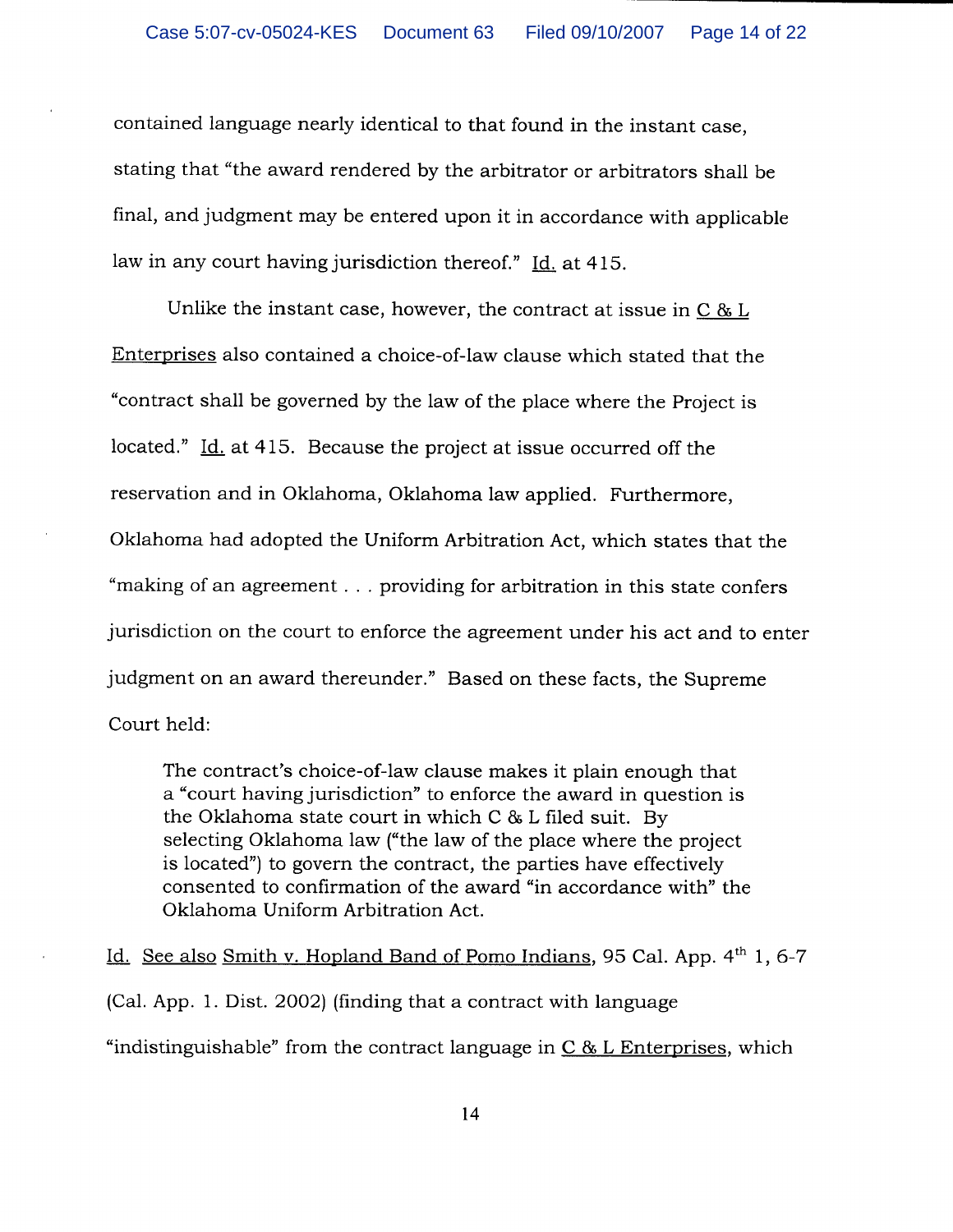contained a choice-of-law provision selecting California law, conferred jurisdiction upon the California state court).

C & W concedes that the contracts in this case do not contain a choice-of-law provision. Docket 51 at 11. Although C & W recognizes this distinguishing factor, it contends that "a choice of law clause selecting state law, however, is not a requirement for finding state court jurisdiction." Id. C & W argues that because OST "explicitly waived its sovereign immunity regarding any and all disputes arising from three of the contracts, agreed to the arbitration of such disputes and further agreed to enforcement in court, the tribe's waiver of sovereign immunity and consent to state jurisdiction is clear." Docket 51 at 12. C & W argues that pursuant to SDCL 21-25A-4 the state court has jurisdiction to enter judgment on the arbitrator's award.<sup>4</sup>

C & W also cites <u>Iowa Management & Consultants, Inc. v. Sac & Fox</u> Tribe of Mississippi in Iowa, 656 N.W.2d 167 (Iowa 2003) in support of its argument that the state court has jurisdiction in this case. In lowa Management & Consultants, a tribe engaged the services of a consulting firm to provide assistance with gaming activity on its lands. 656 N.W.2d at 169. In the contract, the tribe waived sovereign immunity for the purpose of arbitration, and consented to be "sued in any court of competent

<sup>&</sup>lt;sup>4</sup>SDCL 21-25A-4 states that the making of an agreement "providing for arbitration in [South Dakota] confers jurisdiction on the court to enforce the agreement under this chapter and to enter judgment on an award thereunder."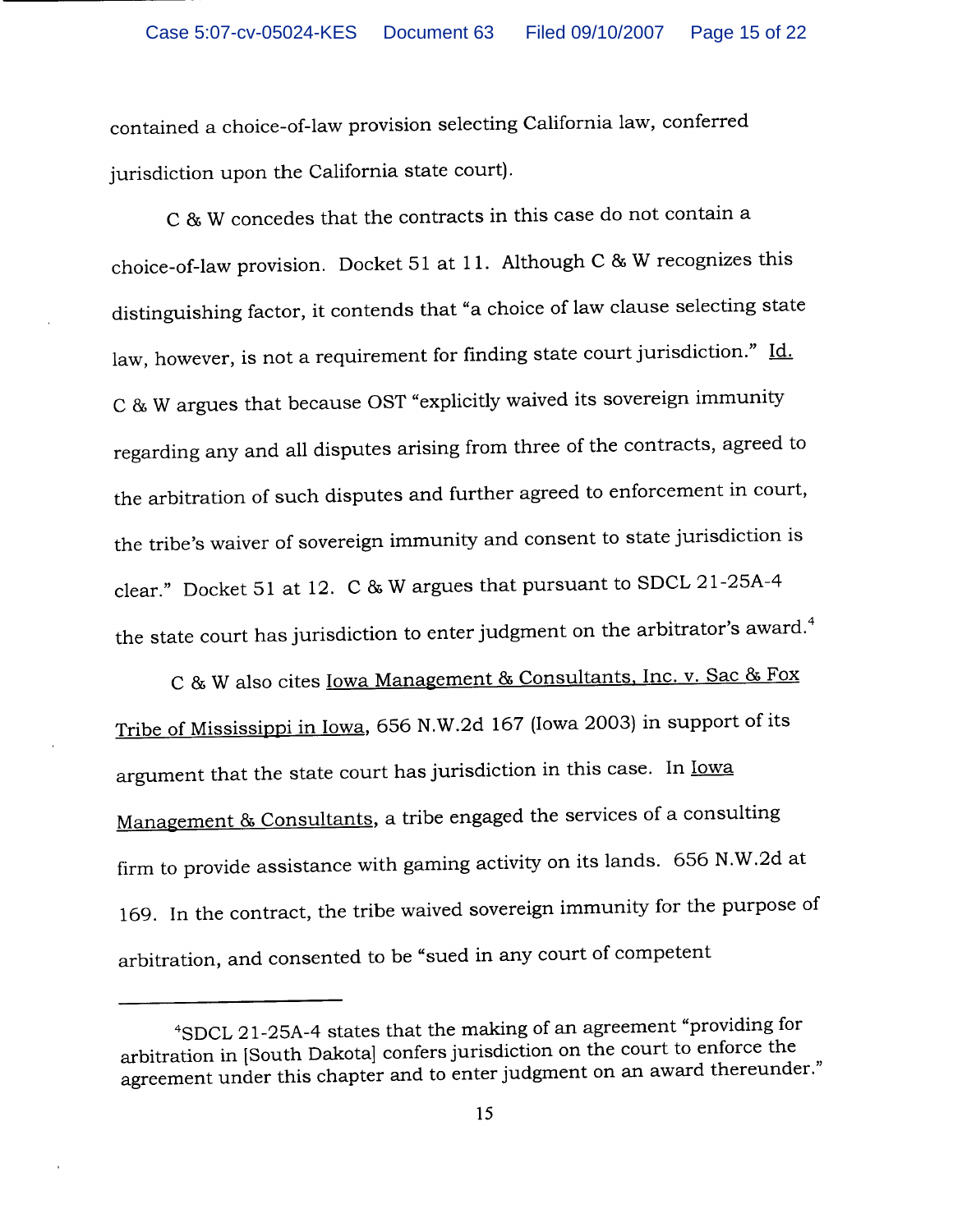jurisdiction." Id. The contract further stated, "the Tribe hereby waives any right it may possess to require the Consultant to exhaust tribal remedies or appear before any tribal court that may be established by the Tribe." Id. Under these circumstances, and after the federal court had found that it did not have jurisdiction, the Iowa Supreme Court concluded "the consulting firm was left with no place to go other than a state court of general jurisdiction." Id. at 170.

Unlike the case in C & L Enterprises, the contracts at issue here do not contain a choice-of-law clause applying the laws of South Dakota. Furthermore, because South Dakota has not adopted P.L. 280, the laws of South Dakota do not apply to this dispute which occurred in Indian country. Therefore the jurisdictional-granting statute upon which C & W relies, SDCL 21-25A-4, is not properly invoked. Further, unlike in lowa Management & Consultants, OST has not waived its rights to appear before any tribal court, and accordingly an avenue in tribal court for C & W's claim still exists.

C & W has not cited, and the court is unaware of, any authority which posits that a state court has jurisdiction under facts analogous to this case. Further, the court finds that such an assumption of jurisdiction undermines the authority of tribal courts as set forth in Williams v. Lee and its progeny.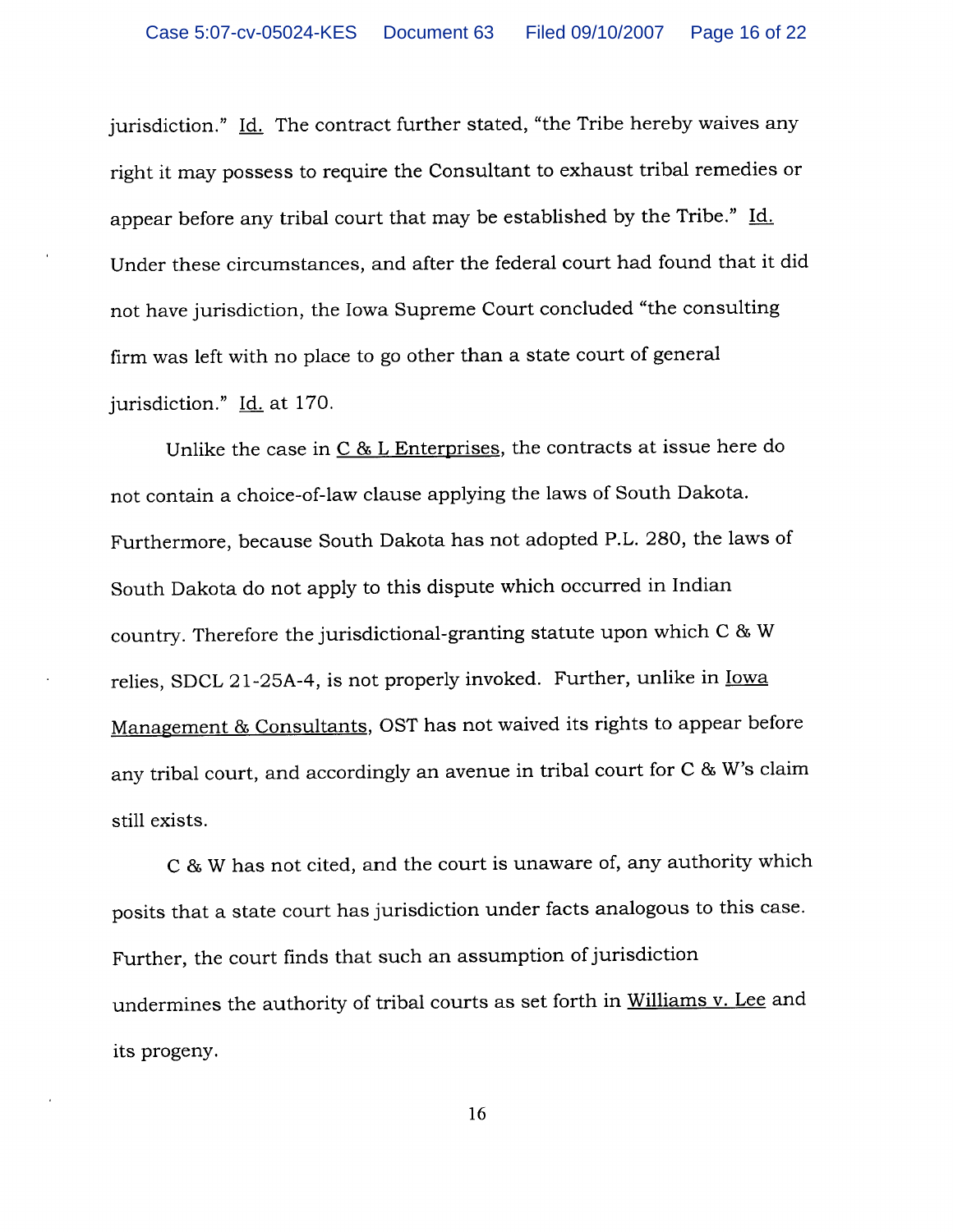Although the court finds that OST waived its sovereign immunity with respect to at least three of the contracts at issue, the court does not find that a waiver of sovereign immunity alone confers jurisdiction upon the state court. See In re Prairie Island Dakota Sioux, 21 F.3d 302, 305 (8th Cir. 1994) ("[A] waiver of sovereign immunity cannot extend a court's subject matter jurisdiction."). C & W is suing a federally recognized tribe for events that occurred entirely upon tribal land. "State courts lack jurisdiction to hear actions against Indians arising within Indian country." F. Cohen, Handbook on Federal Indian Law 605 (2005). The exercise of state jurisdiction in such situations "would undermine the authority of tribal courts over Reservation affairs and hence would infringe the rights of Indians to govern themselves." Williams, 358 U.S. at 223.

The court is also not persuaded by  $C & W$ 's argument that the Arbitration Rules provide concurrent state court jurisdiction. The contracts for the Multi-Project Gravel, the Mendelson to Wounded Knee Project, and the Cuny Knee Project all state that "the parties agree to arbitration in accordance with the Construction Industry Arbitration Rules of the American Arbitration Association in effect at the time of this Contract." Docket 48, Ex. F, G, H. In turn, Arbitration Rule R-49(c) states:

Parties to these rules shall be deemed to have consented that judgment upon the arbitration award may be entered in any federal or state court having jurisdiction thereof.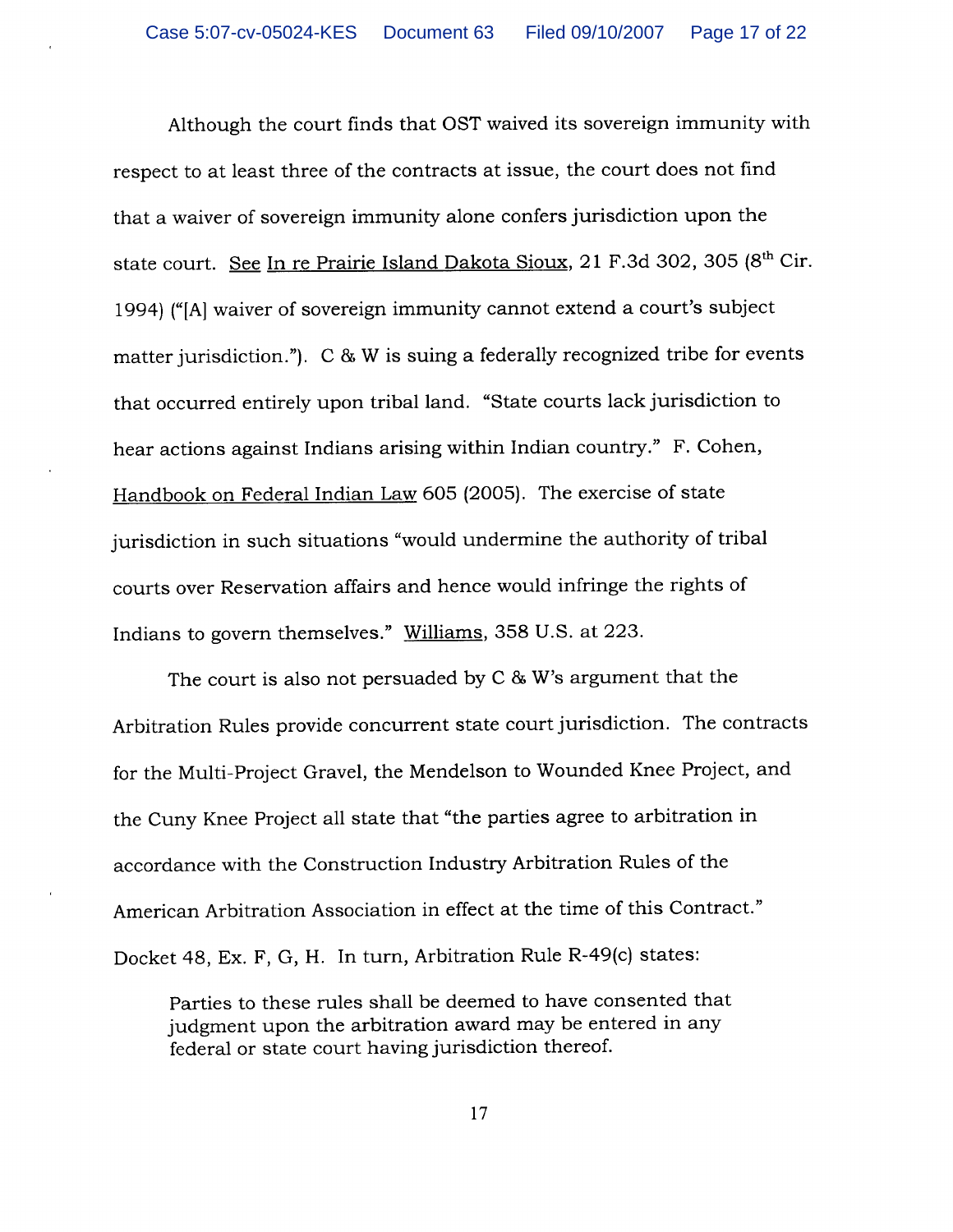Docket 61, Att. 1 at 16.

The language in the Arbitration Rules is similar to the language in the dispute resolution clause of the contract, allowing the entry of judgment in any federal or state court "having jurisdiction thereof." Like the dispute resolution clause, Arbitration Rule R-49(c) does not confer jurisdiction in and of itself. Rather, it is predicated upon a court having jurisdiction. As discussed above, the court finds that the state court does not have jurisdiction and therefore the state court cannot enter judgment under Arbitration Rule R-490.

Accordingly, the court finds that the state court does not have subject matter jurisdiction to adjudicate this case. Because the court finds that OST will succeed on the merits, the first Dataphase factor is resolved in its favor. $5$ 

 ${}^{5}C$  & W argues in the alternative that, even if the state court lacks jurisdiction, OST has not shown that it would be successful on the merits because the Oglala Sioux Tribal Court "greatly exceeded its authority" when it vacated the arbitrator's decision. The court does not find this argument to be relevant as to whether or not the state court has subject matter jurisdiction to adjudicate this claim. Whether the Oglala Sioux Tribal Court exceeded its authority is properly addressed by the Supreme Court of the Oglala Sioux Nation.

OST challenges the legality of the order of execution against tribal funds. The court need not reach this issue because this court has found that the state court did not have the power to issue the execution.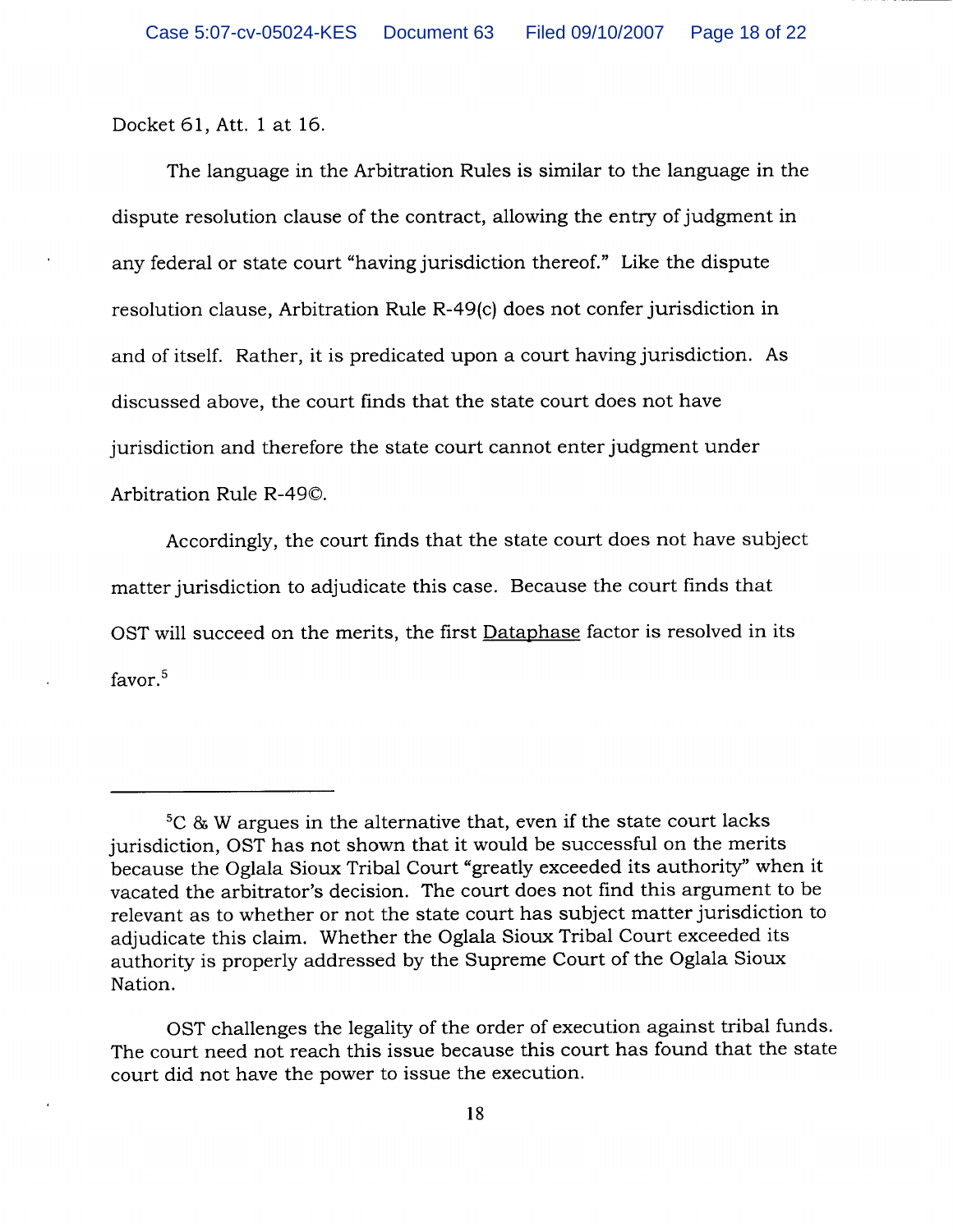### $\mathbf{B}$ . Threat of Irreparable Harm to OST

OST asserts that if the levy ordered by the state court was executed, it would result in "disastrous financial consequences for the Tribal Government" because the funds are intended to be used for vital public purposes on the Pine Ridge Reservation. Docket 45-5, 11 4, 6-7. OST further asserts that "[t]he existence of the Notice of Levy is harming the Tribe's financial management, and if the Notice is not quashed immediately the tribal administration could face an emergency situation." Id. C & W asserts that OST will "not suffer any irreparable harm if this Court simply maintains the status quo rather than vacate the state court execution." Docket 51 at 22.

The Notice of Levy issued by the state court has had the effect of freezing funds claimed by the tribe, to the tribe's detriment. If the tribe is unable to use those funds for public purposes, it may suffer irreparable harm by being rendered unable to provide necessary public services and defaulting on government bonds. The court therefore finds that the second Dataphase factor weighs in favor of OST.

### **Balance of Harms** C.

C & W argues that this litigation with OST has nearly destroyed C & W's business, and that "[i]f this Court vacates the state court executions and the money currently being held by the State of South Dakota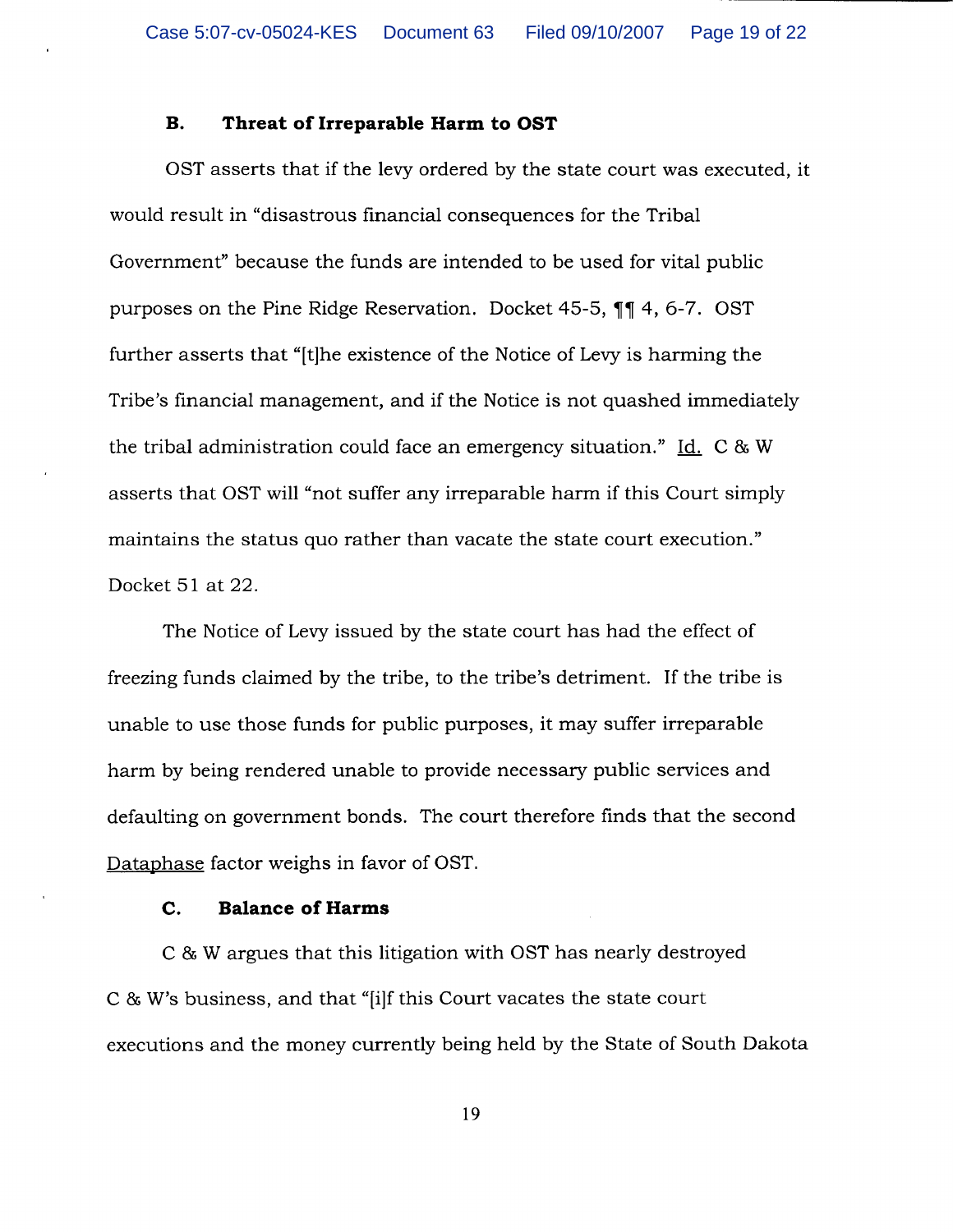is turned over [to] the tribe and spent by the Tribe, C & W will face substantial difficulty in collecting its judgment if the Court determines that its state court judgment is valid." Because the court finds that the state court is without jurisdiction, there is no danger that the court will determine that the state court judgment is valid. Additionally, as discussed above, allowing the state court's improper exercise of jurisdiction would "would undermine the authority of tribal courts over Reservation affairs and hence would infringe the rights of Indians to govern themselves." Williams, 358 U.S. at 223. The court finds the potential harm to the tribe is significant and that it outweighs C & W's concern regarding its ability to collect a judgment that the state court did not have jurisdiction to enter. Accordingly, the court finds that the third Dataphase factor weighs in favor of OST.

#### **Public Interest** D.

C & W asserts that the public interest weighs in its favor because if contractors cannot reliably hold OST to its contractual obligations, the tribe will no longer be able to find entities with which it can do business. C & W's argument is based upon the assumption that adjudication in the tribal courts is insufficient to vindicate any contractual rights it may have, an assumption to which the court is unwilling to subscribe. Further, if an entity doing business with OST prefers to litigate disputes in state court it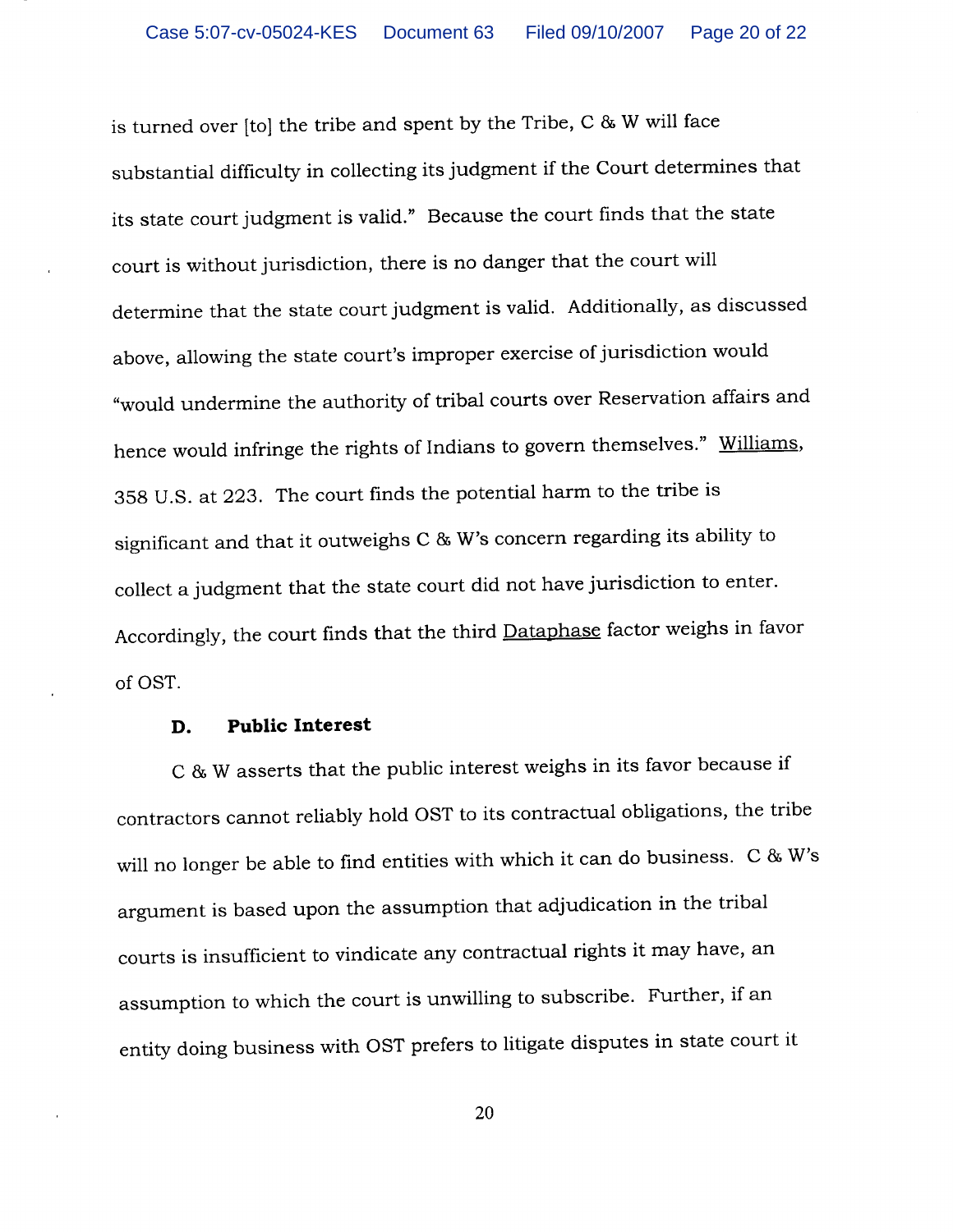should include a choice-of-law provision selecting state law, and a forum selection clause selecting state court, in the contract. The court therefore does not find that the public interest factor weighs in favor of C & W.

Because the court finds that all four **Dataphase** factors weigh in favor of OST, and further that OST has demonstrated actual success on the merits of its claim that the state court has no jurisdiction to adjudicate this action, it is hereby:

ORDERED that OST's motion to enjoin the state court from adjudicating the contractual disputes at issue in this case (Docket 45) is GRANTED.

IT IS FURTHER ORDERED that OST's motion to vacate the executions issued by the state court (Docket 45) is GRANTED.

IT IS FURTHER ORDERED that OST's motion to vacate the order of the arbitrator (Docket 22) is denied without prejudice. This motion is not ripe until the Supreme Court of the Oglala Sioux Nation rules on the pending appeal.